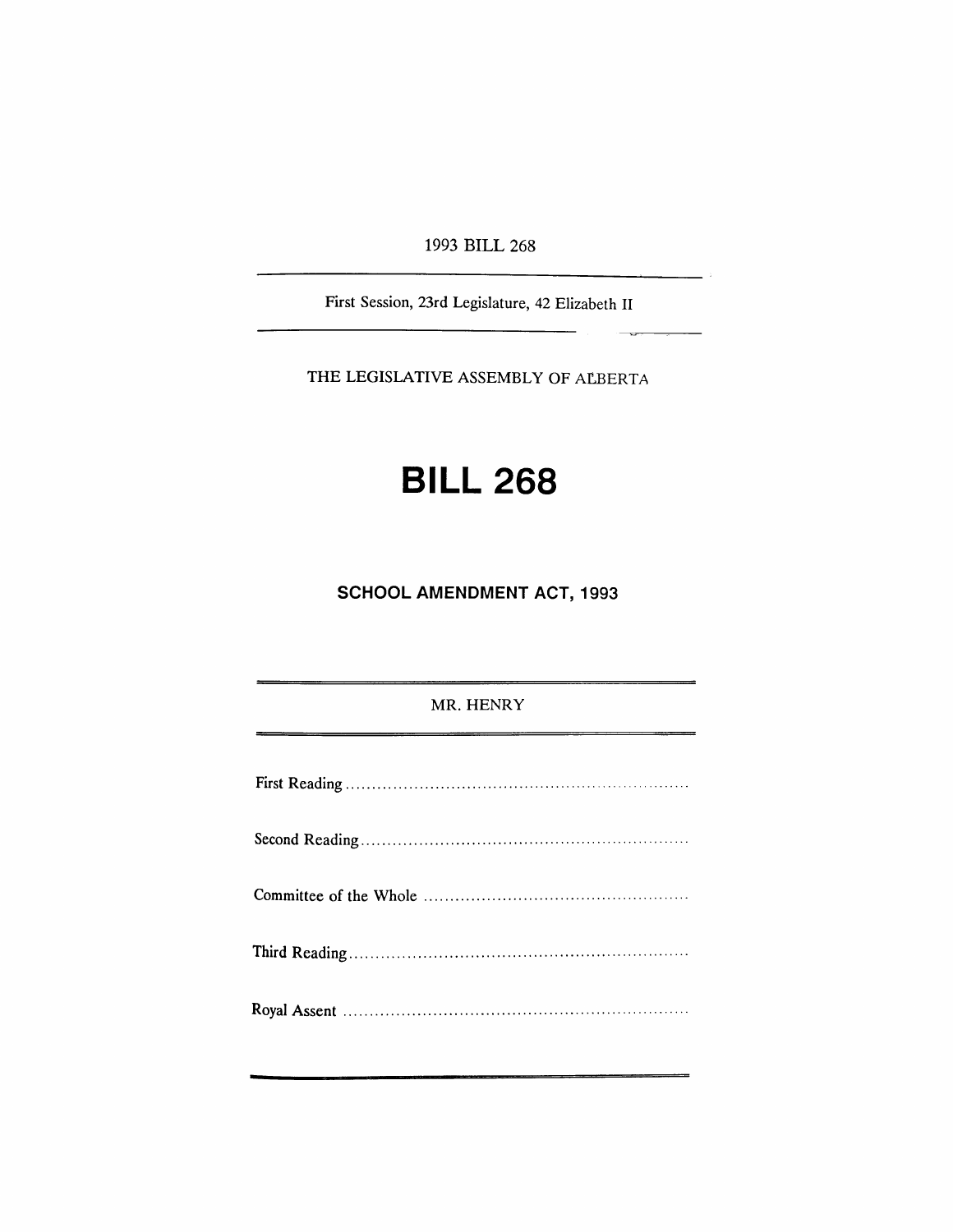*Bill-268 Mr. Henry*

# **BILL 268**

#### 1993

#### **SCHOOL AMENDMENT ACT, 1993**

*(Assented to* , 1993)

HER MAJESTY, by and with the advice and consent of the Legislative Assembly of Alberta, enacts as follows:

*1 The School Act "is amended* by *this Act.*

*2 The following is added after section 10:*

10.1 The discipline of a student while attending a school or participating in an activity arranged by a school or in connection with a failure to properly attend a school or activity, by a principal, a teacher, an attendance officer or by any other person authorized by this Act to discipline a student, shall be similar to that of a kind, firm and judicious parent, but shall not include corporal punishment.